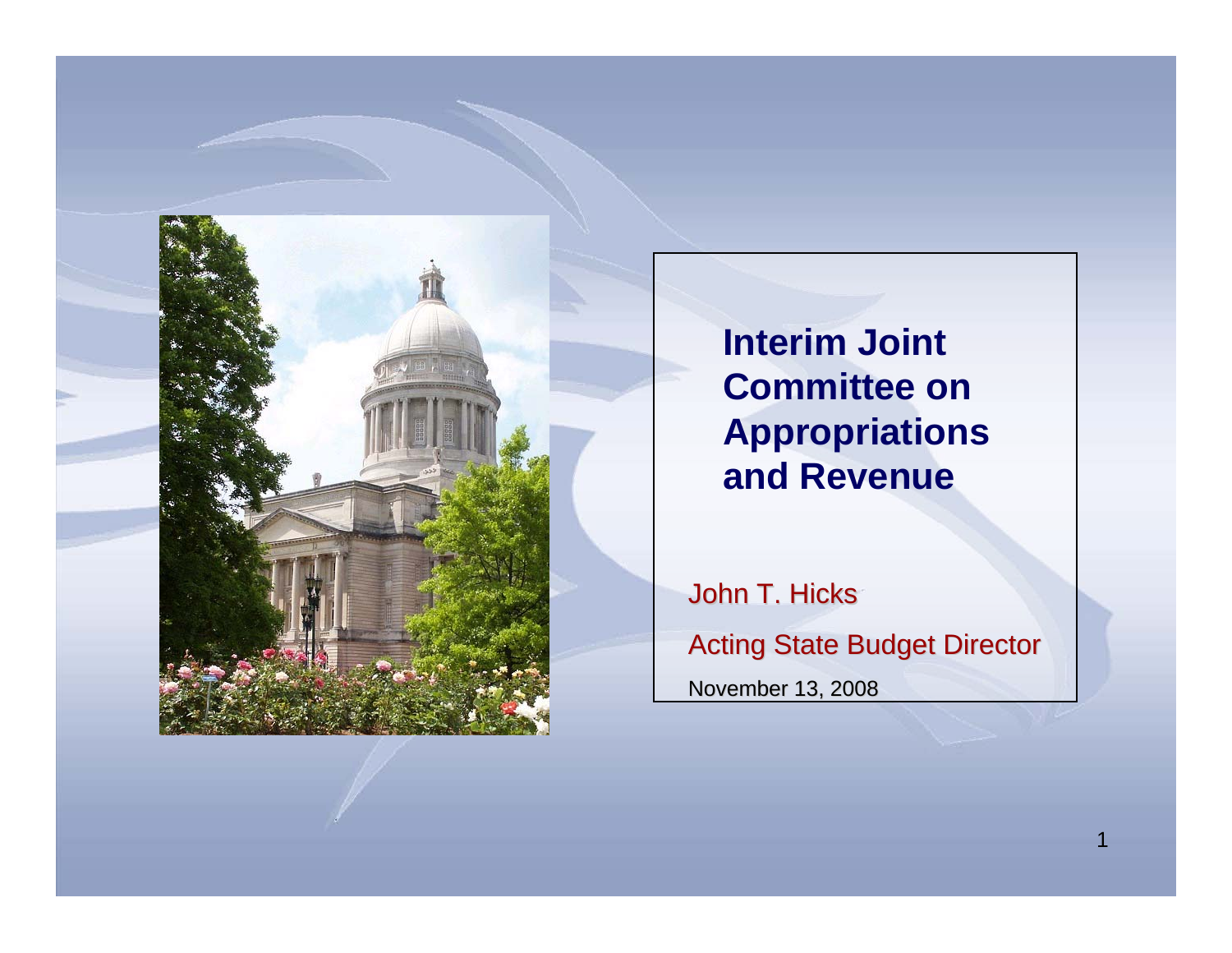## **Overview**

- Quarterly Economic and Revenue Report
- October 2008 Receipts
- Consensus Forecasting Group Revision of enacted revenue forecast for FY 2009
- Budget Reduction Planning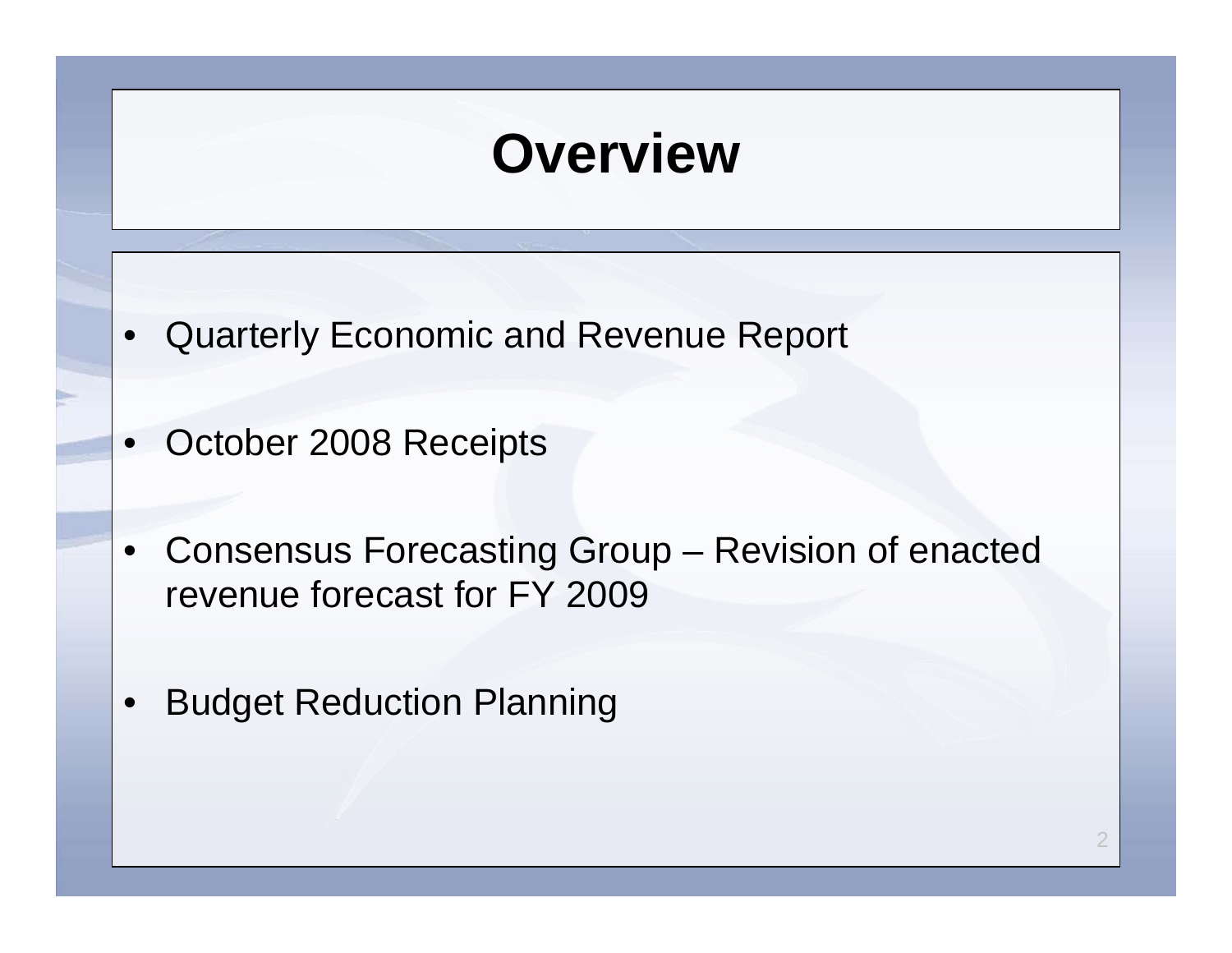### **Quarterly Economic and Revenue Report**

- KRS 48.400 requires the State Budget Director to report the actual revenue receipts for one quarter plus projected receipts for the next three quarters
- This report comprises all 4 quarters of FY 2009
- Report compares enacted revenue estimates to this updated forecast
- U.S. economic forecast Ky economic forecast estimated receipts for General and Road Funds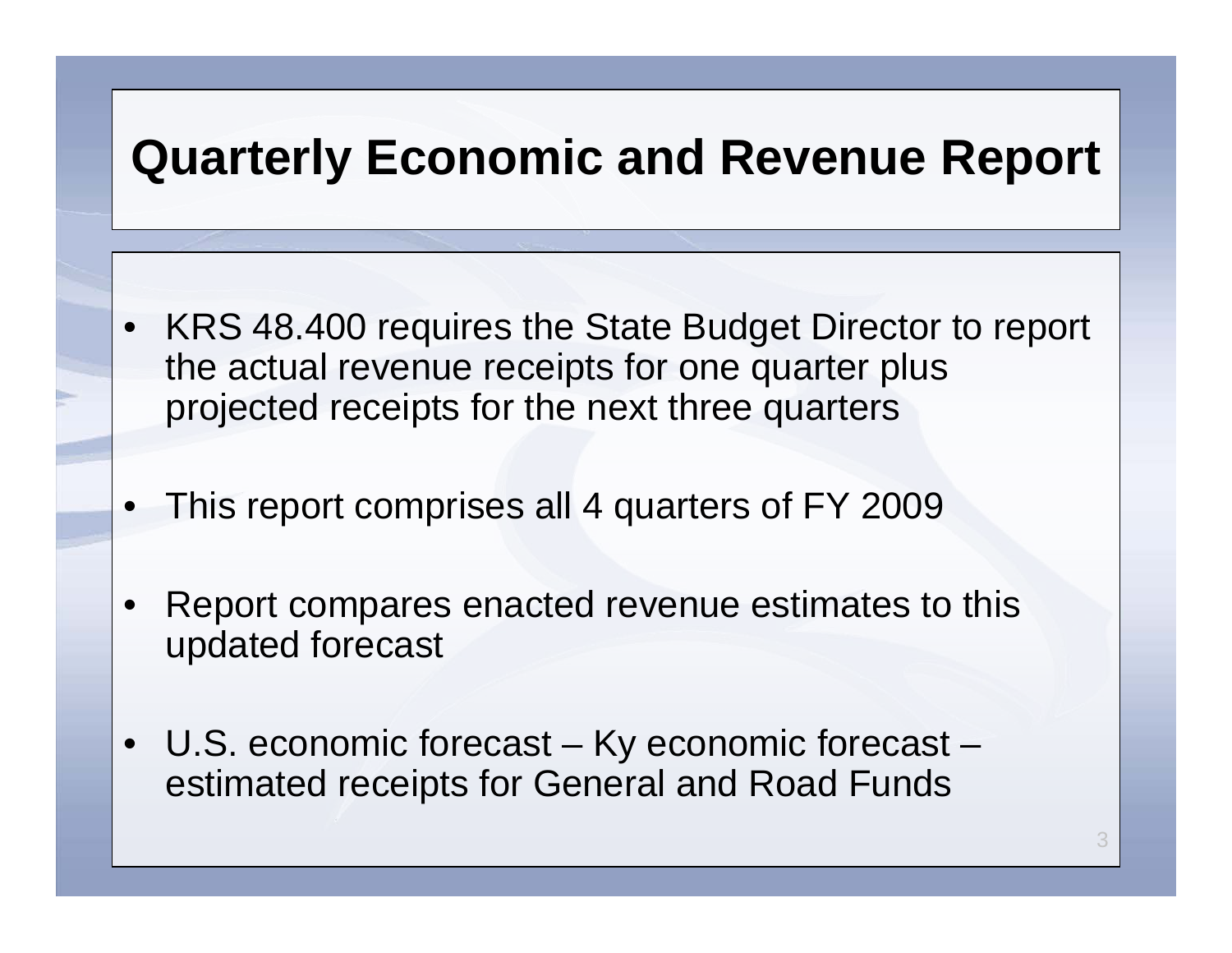#### **General Fund: Interim Estimate, October 2008**

(millions o f d ollars)

|                                   | <b>Budgeted</b> |         | Interim  |         |                   |
|-----------------------------------|-----------------|---------|----------|---------|-------------------|
|                                   | <b>Estimate</b> | $%$ Chg | Forecast | $%$ Chg | <b>Difference</b> |
|                                   |                 |         |          |         |                   |
|                                   |                 |         |          |         |                   |
| Sales & Use                       | 2,977.8         | 3.5     | 2,912.2  | 1.2     | $-65.6$           |
| Individual Income                 | 3,472.8         | $-0.3$  | 3,411.5  | $-2.1$  | $-61.3$           |
| <b>Corporation Inc &amp; LLET</b> | 622.3           | 16.6    | 421.6    | $-21.0$ | $-200.7$          |
| <b>Coal Severance</b>             | 223.7           | $-4.0$  | 288.1    | 23.6    | 64.4              |
| <b>Tobacco</b>                    | 178.5           | 0.0     | 173.1    | $-3.0$  | $-5.4$            |
| Property                          | 518.9           | 3.6     | 527.2    | 5.3     | 8.3               |
| Lottery                           | 198.5           | 5.9     | 198.5    | 5.9     | 0.0               |
| Other                             | 693.5           | 3.5     | 660.2    | $-1.5$  | $-33.3$           |
|                                   |                 |         |          |         |                   |
| <b>Total General Fund</b>         | 8,886.0         | 2.6     | 8,592.4  | $-0.8$  | $-293.6$          |
|                                   |                 |         |          |         |                   |
|                                   |                 |         |          |         | $-3.3%$           |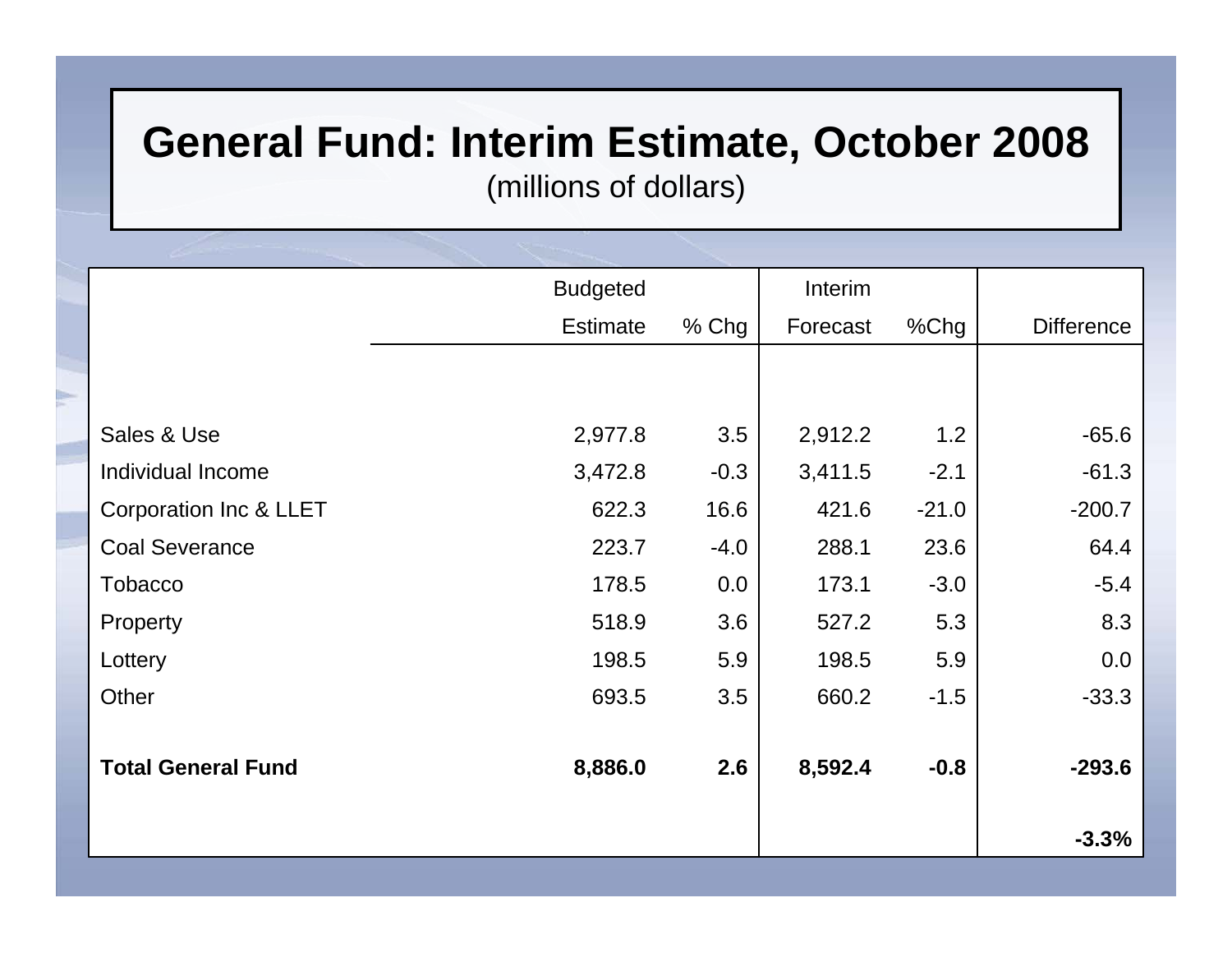# **General Fund Forecasting Notes**

(Assumptions and rationale for major taxes)

### • Individual Income Tax

- Weaker withholding growth (job losses, reduced work hours)
- Capital gains income down sharply due to the market

### • Sales Tax

- US retail sales down sharply
- Consumer sentiment lowest level in 40 years

### • Corporation Income Taxes

- Companies make forward-looking estimated tax payments (and the short-term future prognosis is exceedingly negative)
- Businesses claiming loss carry-fo rwards from prior year returns
- Very high lev els of corporate tax refunds
- Kentucky has a relatively heavy concentration in transportation manufacturing. Automakers are excessively vulnerable to the current environment of lower aggregate demand and excessively tight credit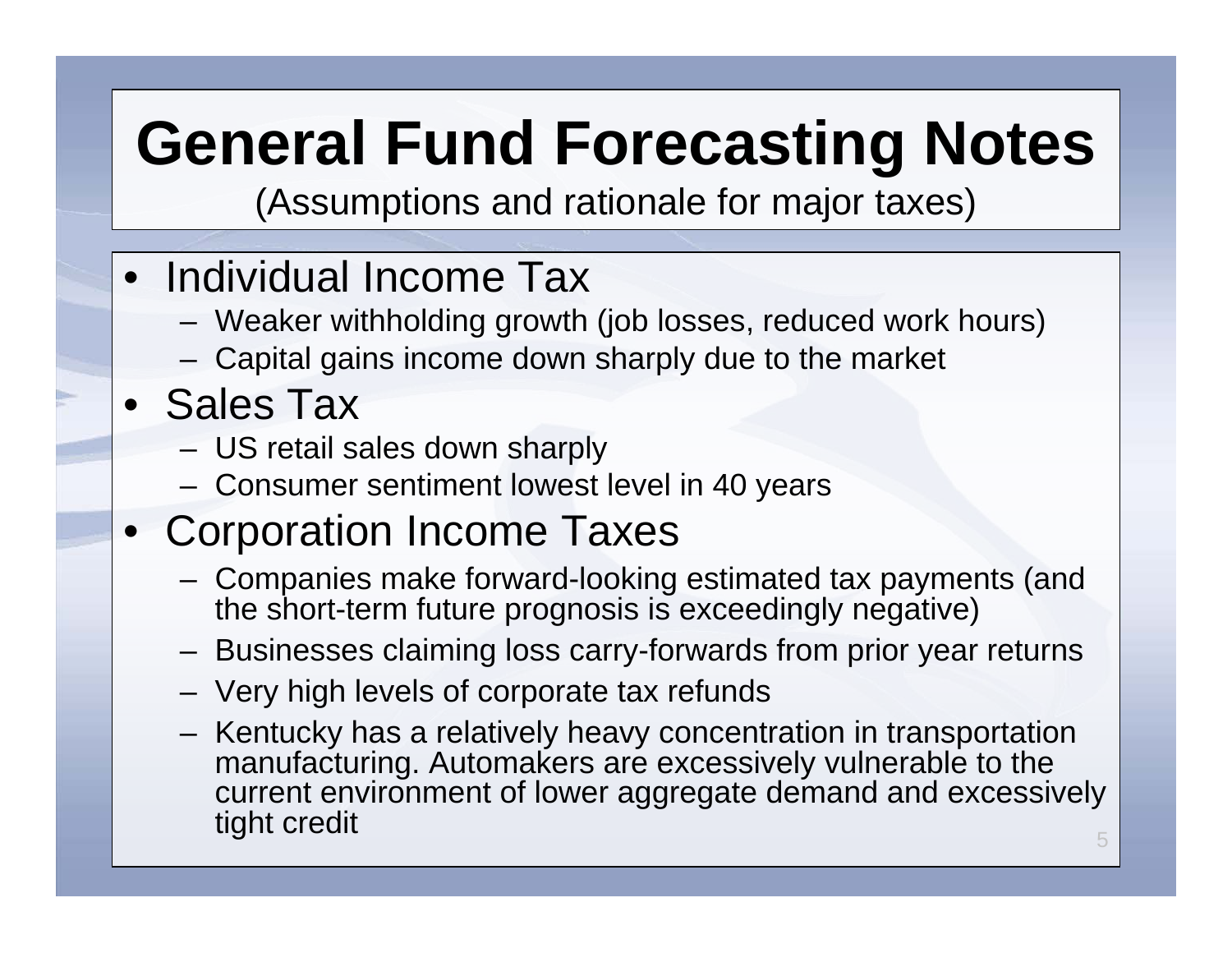# **Corporation Income Tax**

(A declining revenue source since January 2007)

**Corporatio n Income Tax sin ce Jan uary 2007**

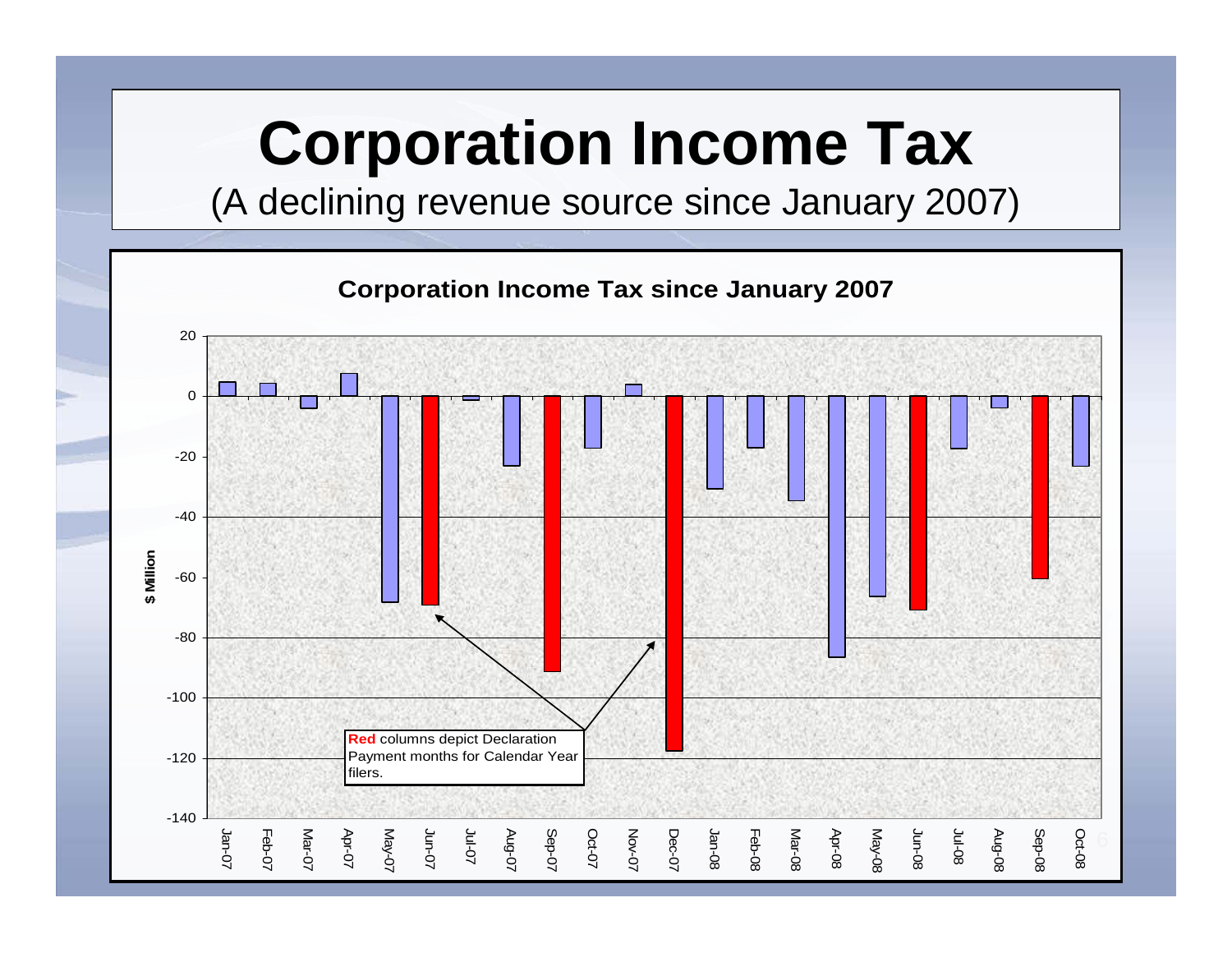

**CFG Jan 08 Cntl Jul 08 Cntl Oct 08 Pess Oct 08**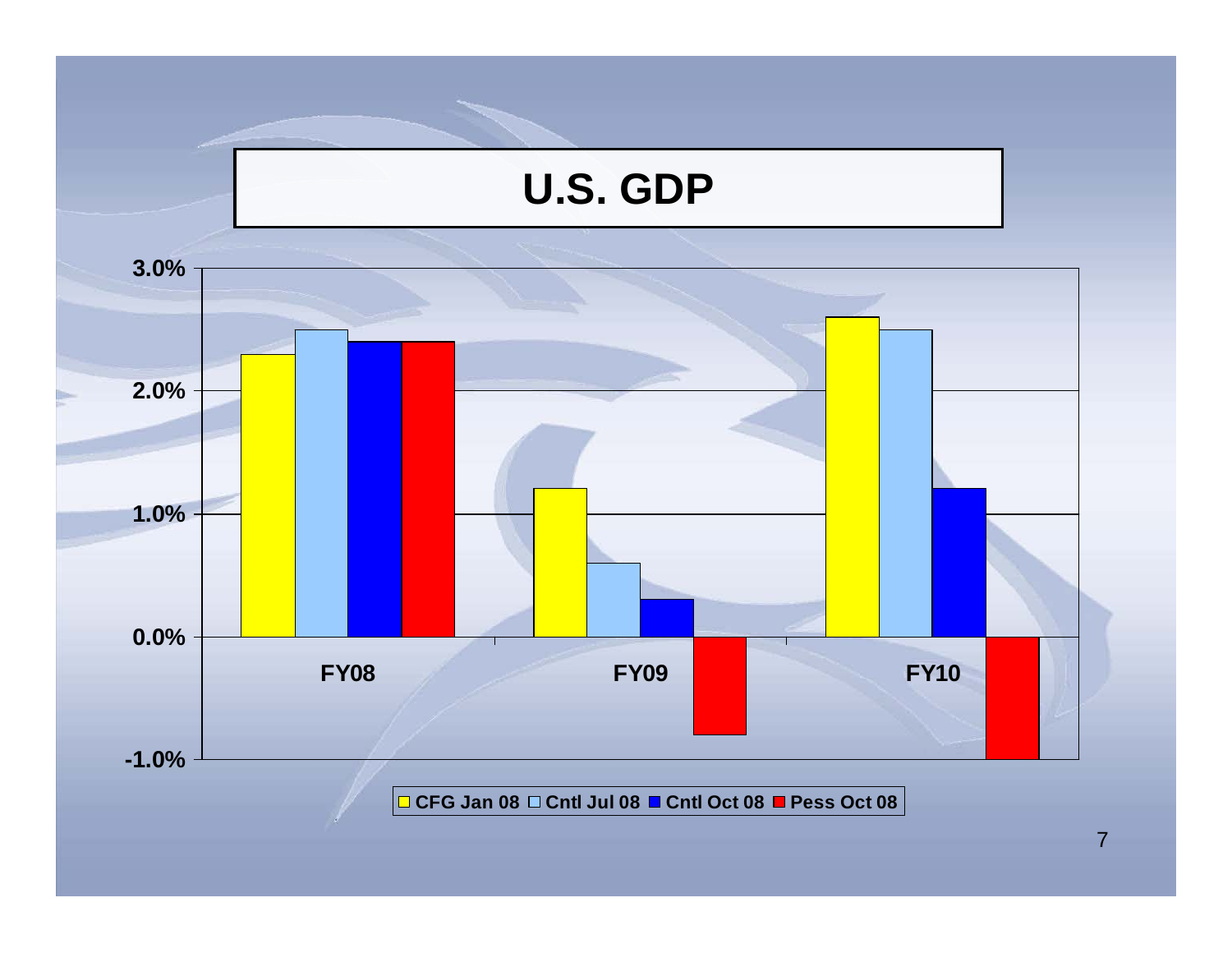#### **U.S. Personal Income**

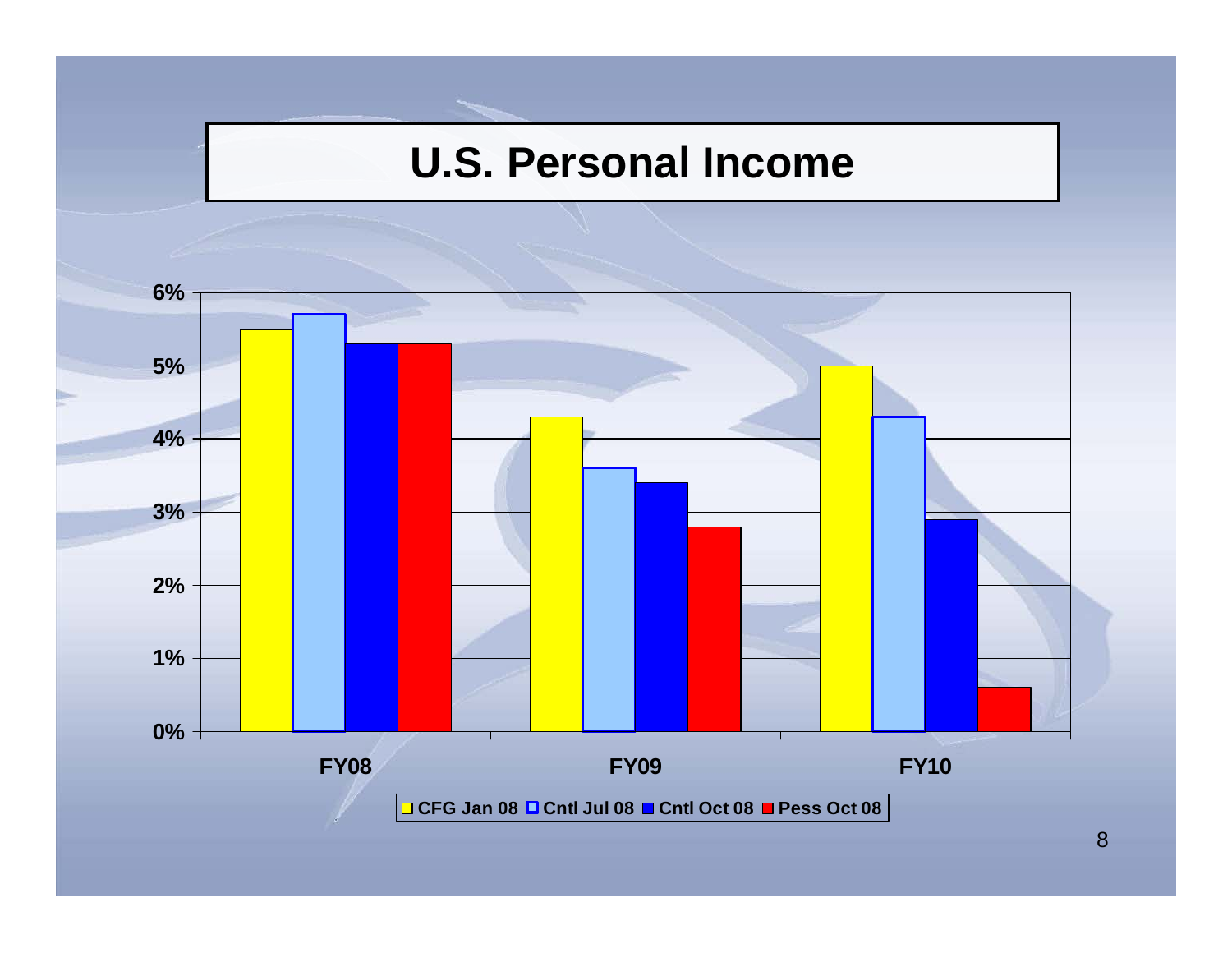#### **KY Personal Income**

![](_page_8_Figure_1.jpeg)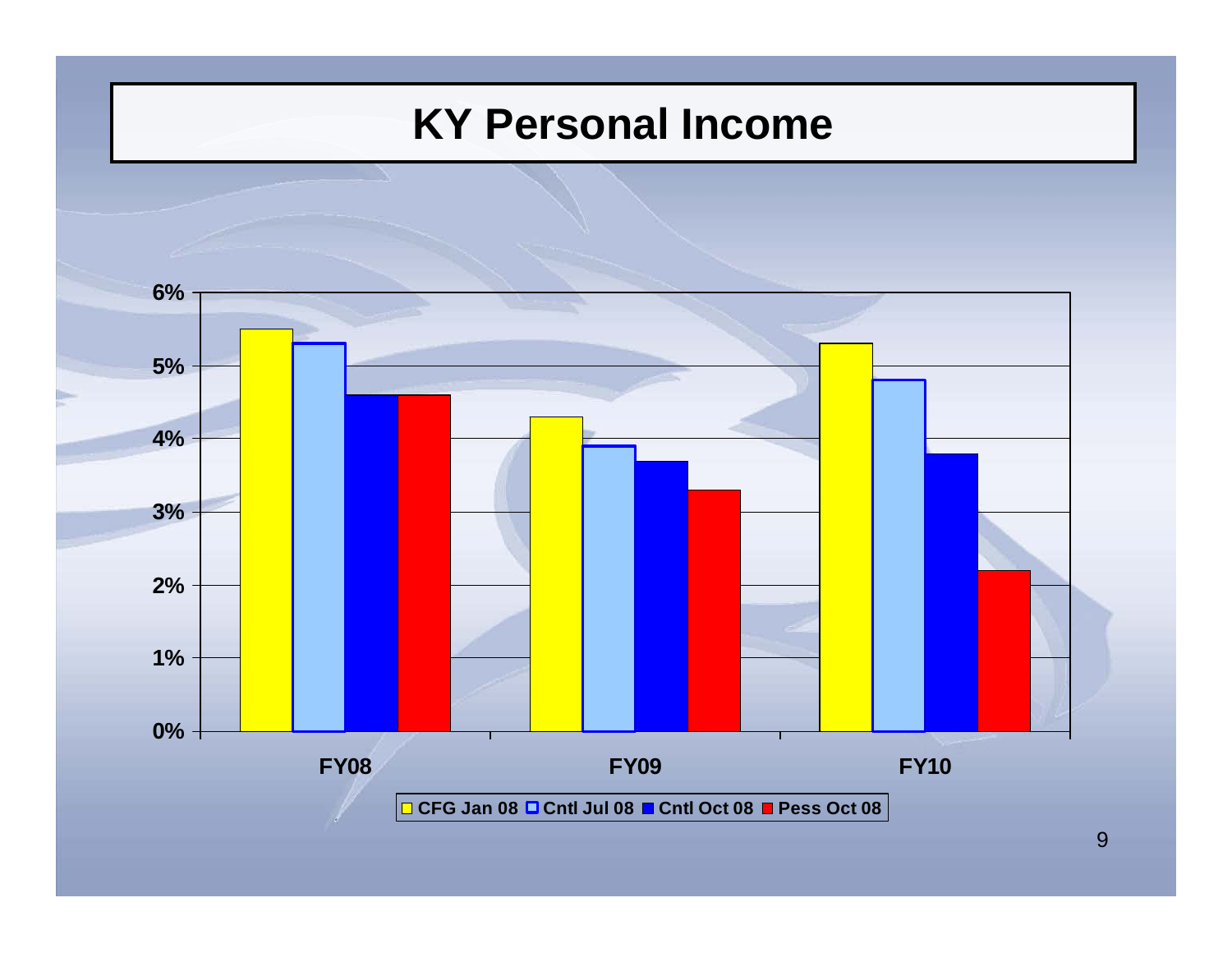#### **CPI Rate of Inflation**

![](_page_9_Figure_1.jpeg)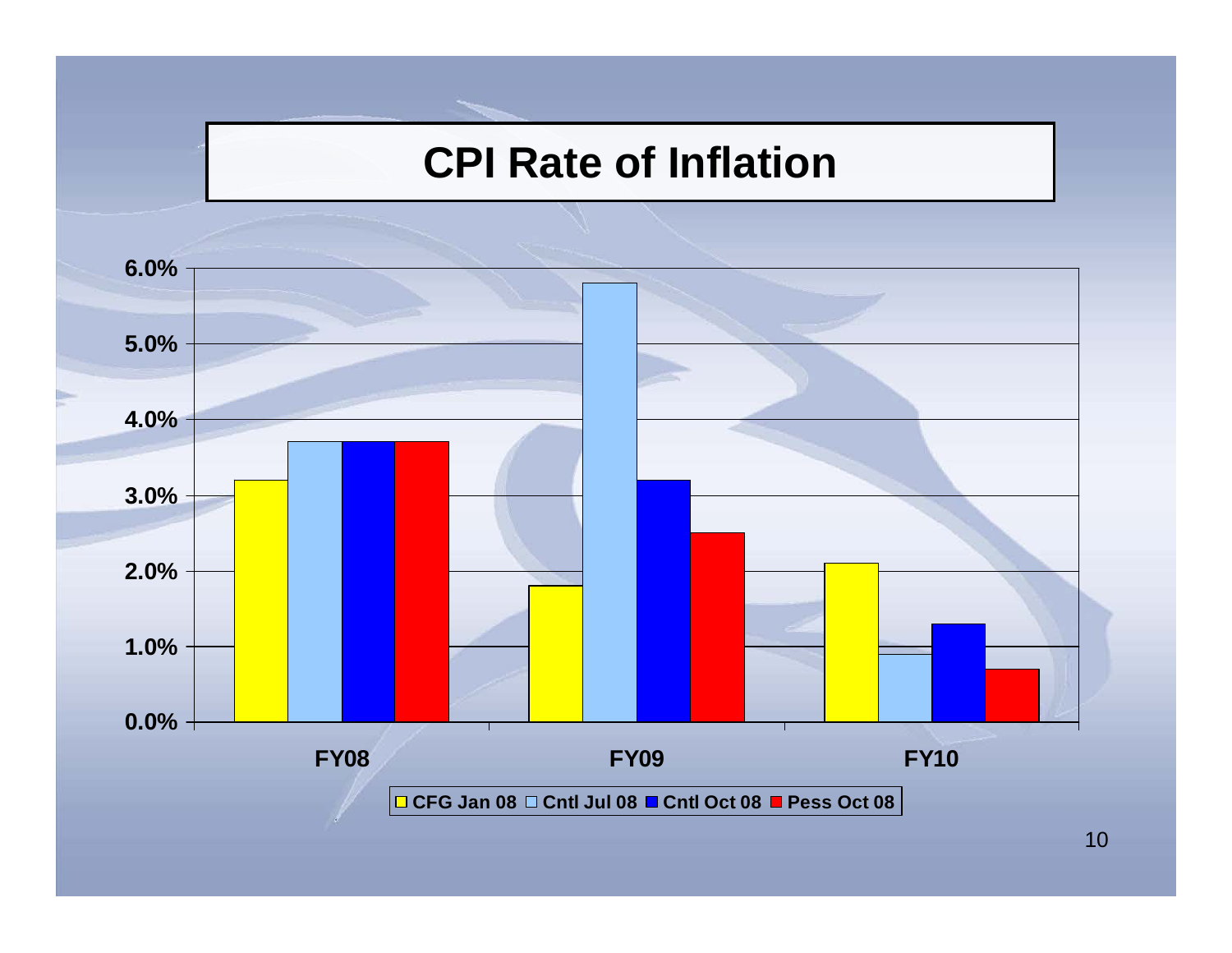#### **US Nonfarm Employment**

![](_page_10_Figure_1.jpeg)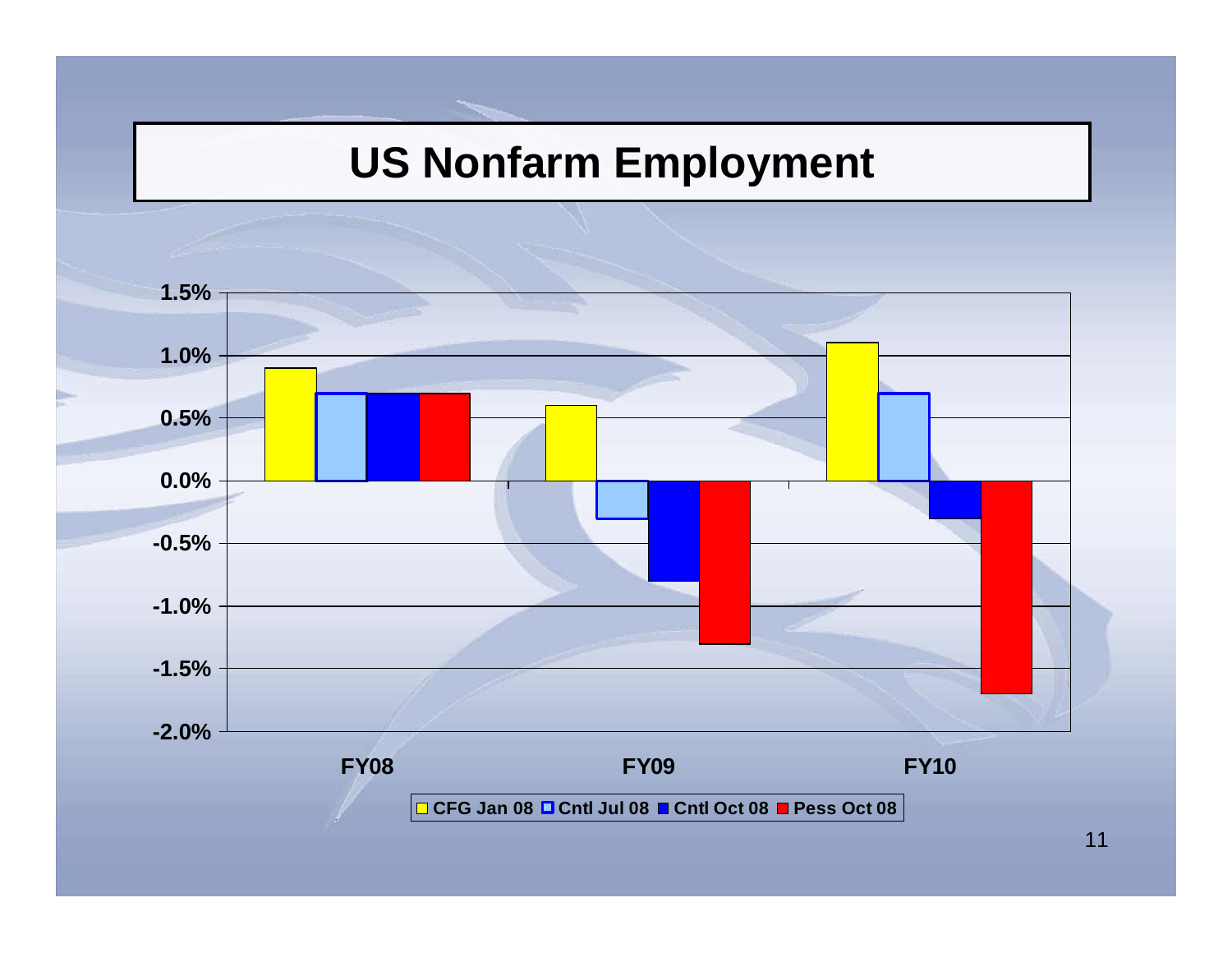### **KY Nonfarm Employment**

![](_page_11_Figure_1.jpeg)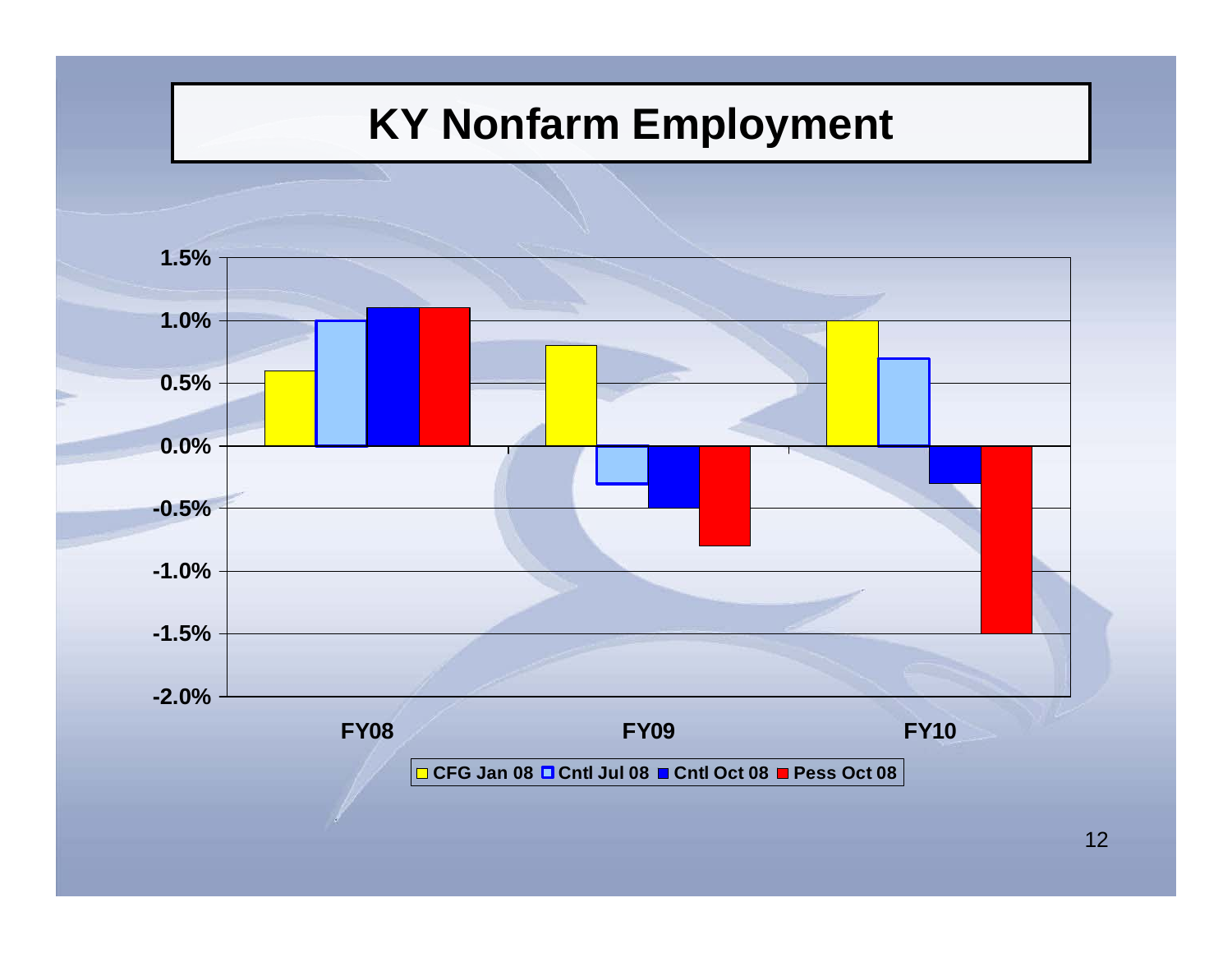#### **Nonfarm Employment: Change from Year Ago**

![](_page_12_Figure_1.jpeg)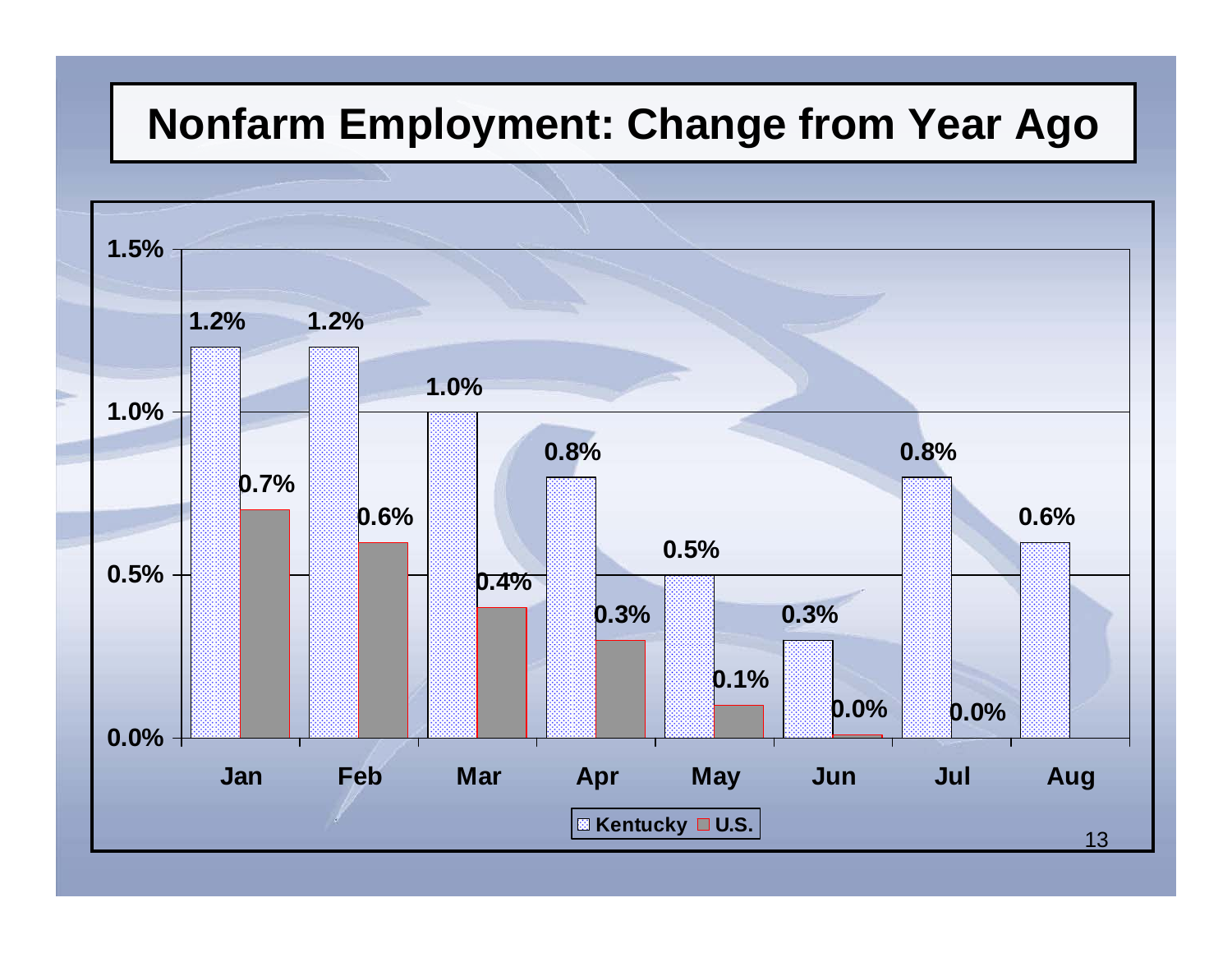## **Employment Growth, Kentucky vs. U.S.**

![](_page_13_Figure_1.jpeg)

**SOURCE: Bureau of Lab or Statistics, US Dept of Lab or.**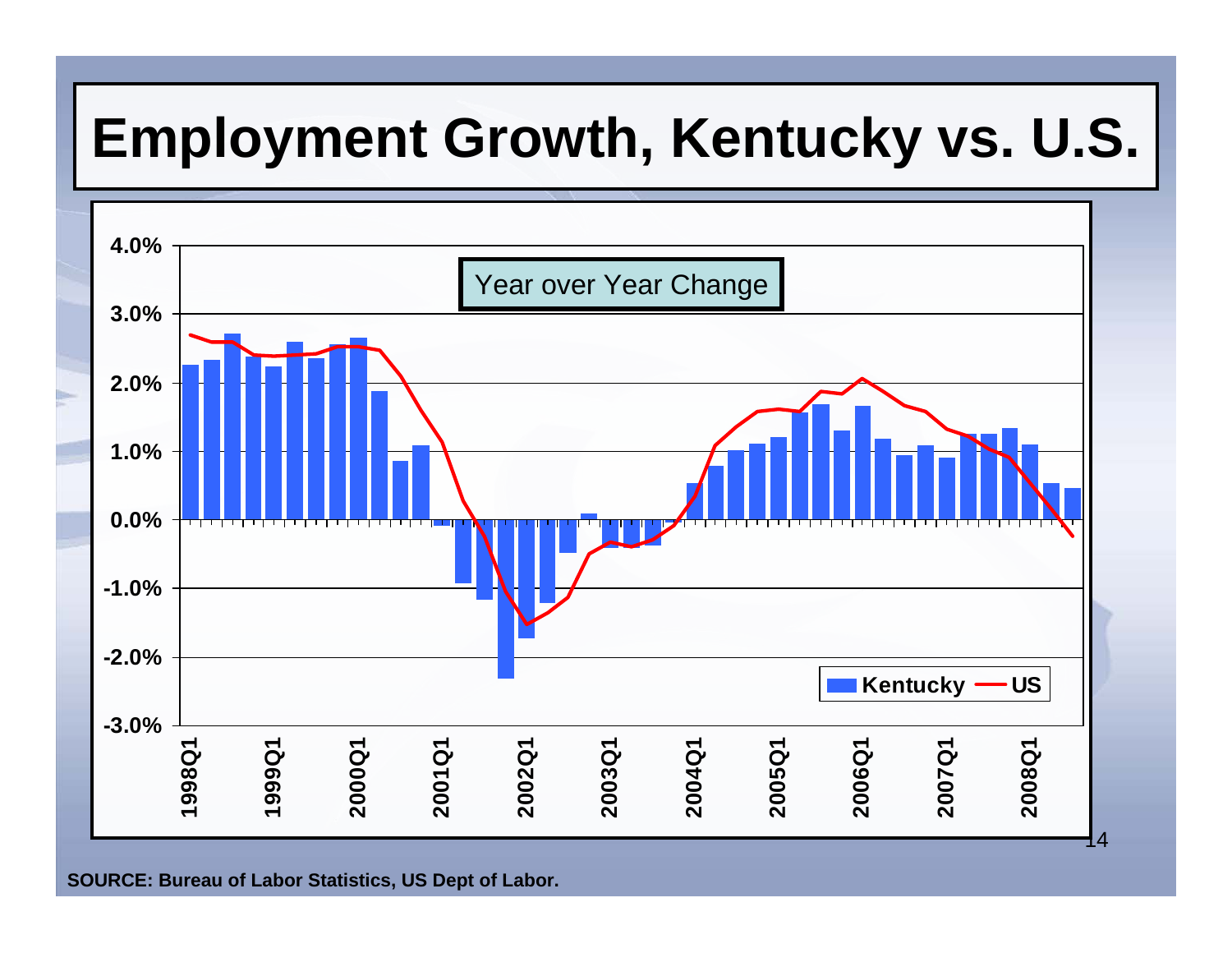## **The Economy is in Recession in Much of the Country**

![](_page_14_Figure_1.jpeg)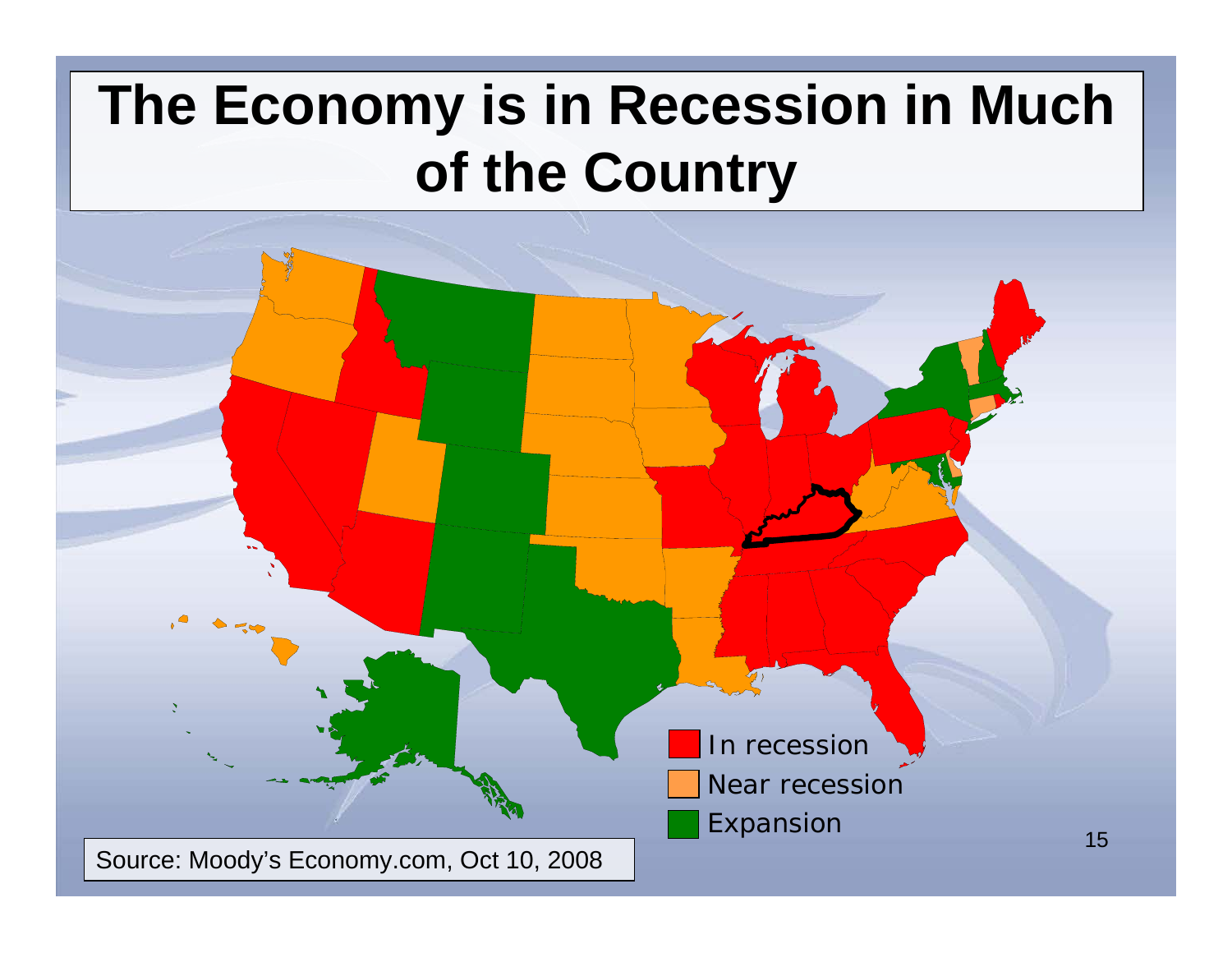### **FY09 Road Fund Interim Estimates**

(A **Road Fund** comparison between enacted and interim revenue estimates in millions)

|                                | <b>Budgeted</b> |         | Interim  |         |                   |
|--------------------------------|-----------------|---------|----------|---------|-------------------|
|                                | <b>Estimate</b> | $%$ Chg | Forecast | $%$ Chg | <b>Difference</b> |
|                                |                 |         |          |         |                   |
|                                |                 |         |          |         |                   |
| <b>Motor Fuels</b>             | 661.4           | 8.6     | 638.4    | 4.9     | $-23.0$           |
| <b>Motor Vehicle Usage</b>     | 411.9           | 1.5     | 373.9    | $-7.9$  | $-38.0$           |
| <b>Motor Vehicle License</b>   | 109.5           | 17.1    | 96.3     | 3.0     | $-13.2$           |
| <b>Motor Vehicle Operators</b> | 15.5            | 0.8     | 16.3     | 5.8     | 0.8               |
| <b>Weight Distance</b>         | 85.9            | 1.8     | 81.6     | $-3.3$  | $-4.3$            |
| Investment                     | 5.8             | $-70.2$ | 10.9     | $-44.1$ | 5.1               |
| Other                          | 34.8            | $-2.0$  | 36.8     | 4.0     | 2.0               |
|                                |                 |         |          |         |                   |
| <b>Total Road Fund</b>         | 1,324.8         | 4.9     | 1,254.2  | $-0.7$  | $-70.6$           |
|                                |                 |         |          |         |                   |
|                                |                 |         |          |         | $-5.3%$<br>16     |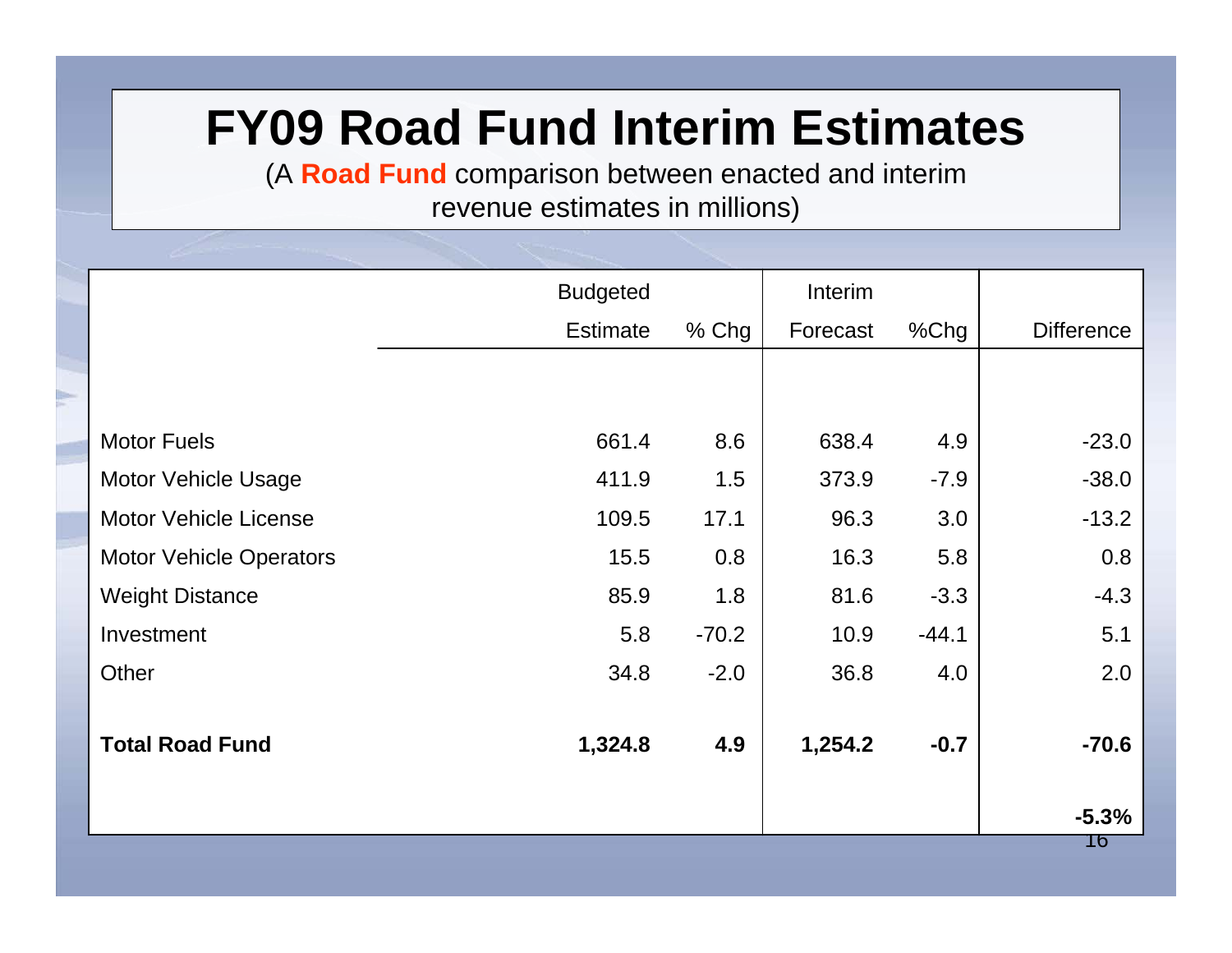# **Road Fund Forecasting Notes**

(Assumptions and rationale for major taxes)

#### • Motor Fuels Taxes

- $-$  Consumption in the 1<sup>st</sup> quarter fell due to higher pump prices
- $-$  Receipts declined in the 1<sup>st</sup> quarter
- OSBD model projects 7.1% tax growth for the remainder of FY09
- Motor Vehicle Usage Tax
	- The MV usage tax functions much like a sales tax: 6.0% of the purchase price on new and used vehicles.
	- Models project a 7.3 percent decline for the remainder of FY09
	- Several economic factors lend credence to this bearish forecast:
		- Tighter credit standards
		- Higher unemployment
		- Shift toward less expensive, fuel efficient vehicles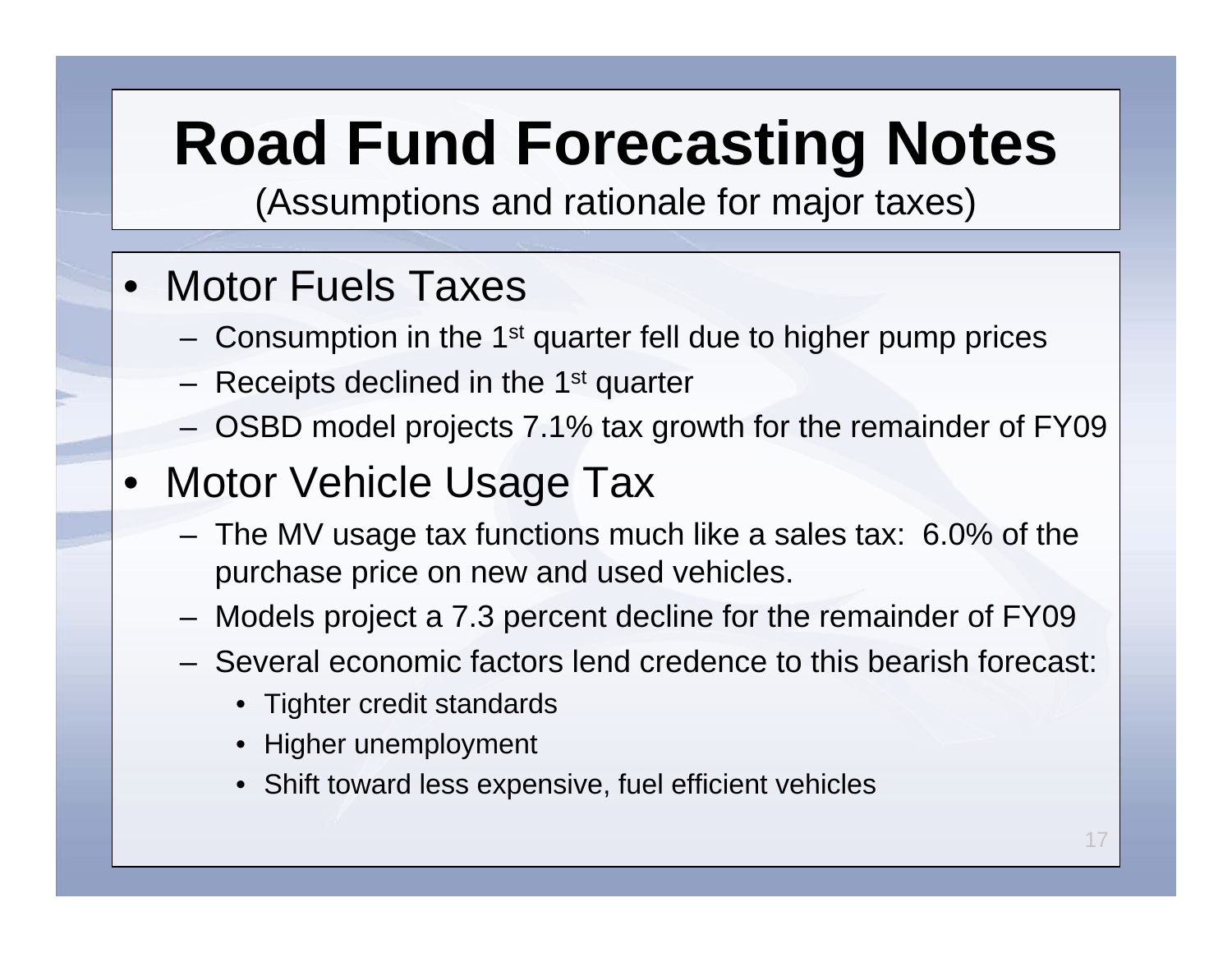#### **Crude Oil: West Texas Intermediate**

#### **(dollars per barrel)**

![](_page_17_Figure_2.jpeg)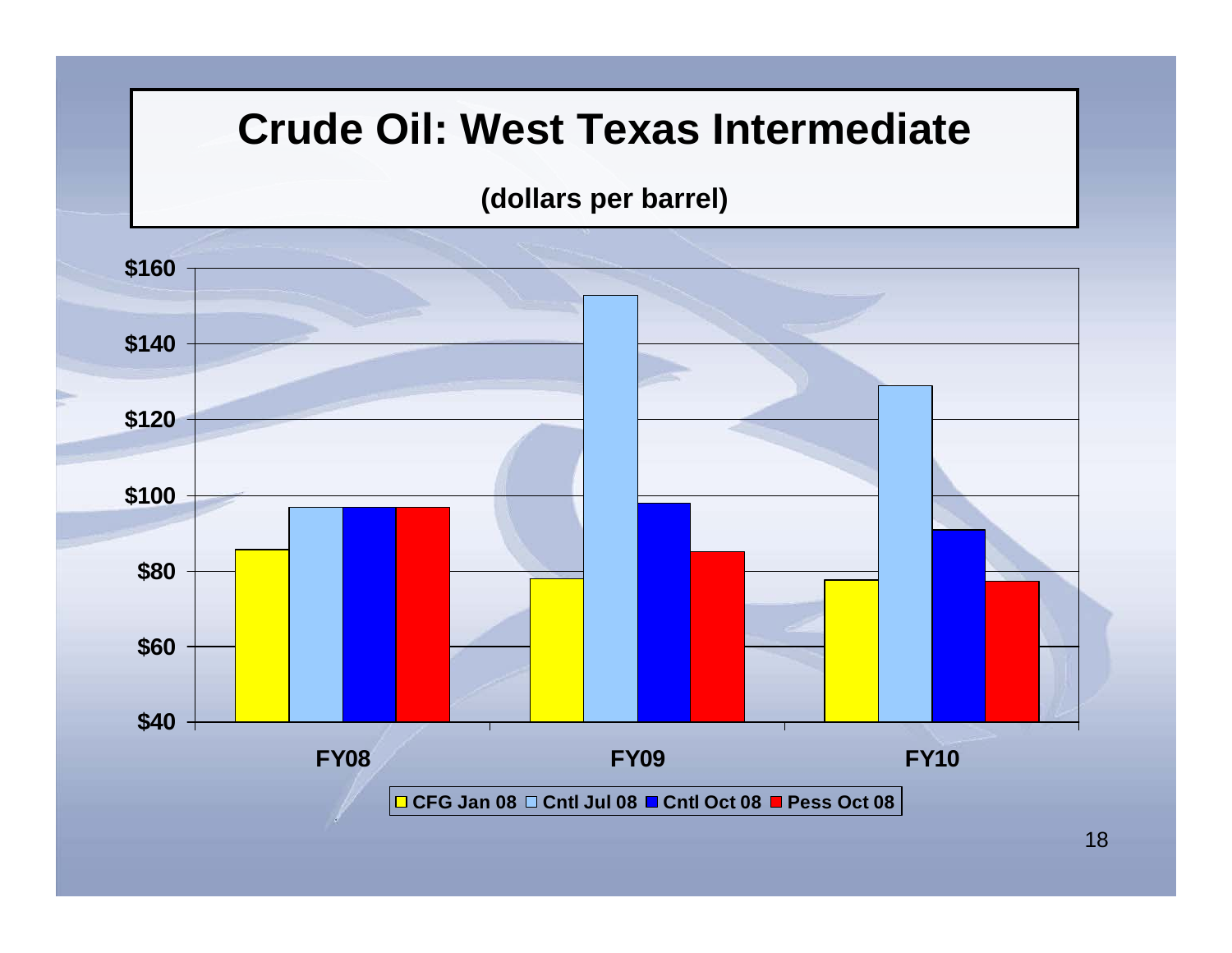#### **October 2008 General Fund Receipts**

#### **(in millions)**

|                                 | <b>FY 2007</b> | <b>FY 2008</b> | %Chg     |
|---------------------------------|----------------|----------------|----------|
|                                 |                |                |          |
| <b>Sales Tax</b>                | 246.7          | 252.5          | 2.4%     |
| Individual, Corporate & LLET    | 297.7          | 307.2          | 3.2%     |
| Individual Income Tax           | 265.6          | 286.9          | 8.0%     |
| <b>Corporation Income</b>       | 30.1           | 6.9            | $-77.0%$ |
| <b>Limited Liability Entity</b> | 2.0            | 13.3           |          |
| <b>Coal Severance Tax</b>       | 18.9           | 24.2           | 28.1%    |
| Cigarette Taxes (with OTP)      | 15.7           | 15.4           | $-2.2%$  |
| <b>Property Taxes</b>           | 18.5           | 25.8           | 39.3%    |
| Lottery                         | 14.5           | 15.5           | 6.9%     |
| <b>Miscellaneous</b>            | 50.5           | 39.0           | $-22.6%$ |
|                                 |                |                |          |
| <b>Total General Fund</b>       | 662.6          | 679.6          | 2.6%     |

19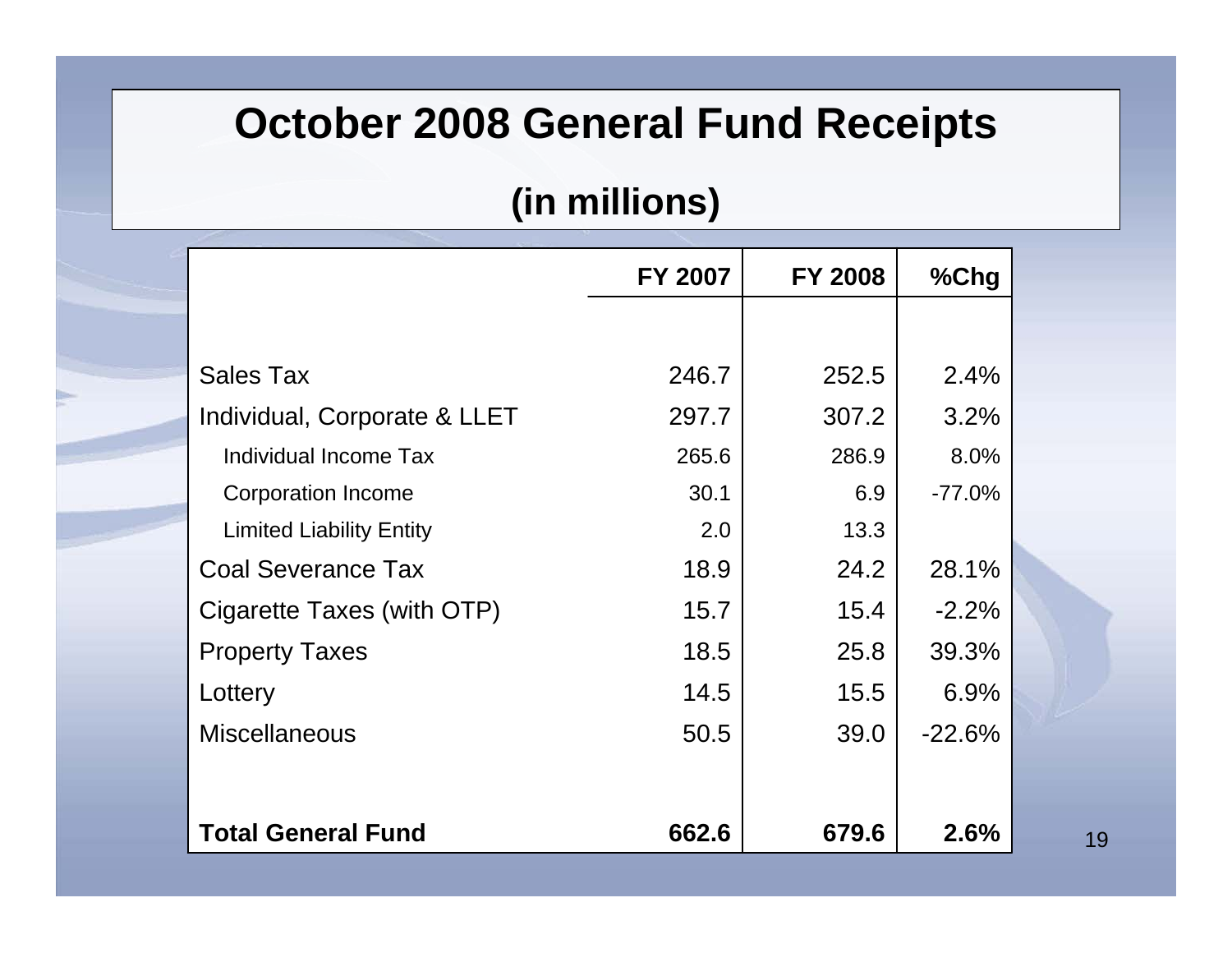#### **October 2008 General Fund Receipts (Accounting for timing change)**

|                                 | FY 2007 | <b>FY 2008</b> | %Chg     |
|---------------------------------|---------|----------------|----------|
|                                 |         |                |          |
| <b>Sales Tax</b>                | 246.7   | 252.5          | 2.4%     |
| Individual, Corporate & LLET    | 297.7   | 307.2          | 3.2%     |
| Individual Income Tax           | 265.6   | 286.9          | 8.0%     |
| <b>Corporation Income</b>       | 30.1    | 6.9            | $-77.0%$ |
| <b>Limited Liability Entity</b> | 2.0     | 13.3           |          |
| <b>Coal Severance Tax</b>       | 18.9    | 24.2           | 28.1%    |
| Cigarette Taxes (with OTP)      | 15.7    | 15.4           | $-2.2%$  |
| <b>Property Taxes</b>           | 18.5    | 11.2           | $-3.9%$  |
| Lottery                         | 14.5    | 15.5           | 6.9%     |
| <b>Miscellaneous</b>            | 50.5    | 39.0           | $-22.6%$ |
|                                 |         |                |          |
| <b>Total General Fund</b>       | 662.6   | 665.0          | $0.0\%$  |

20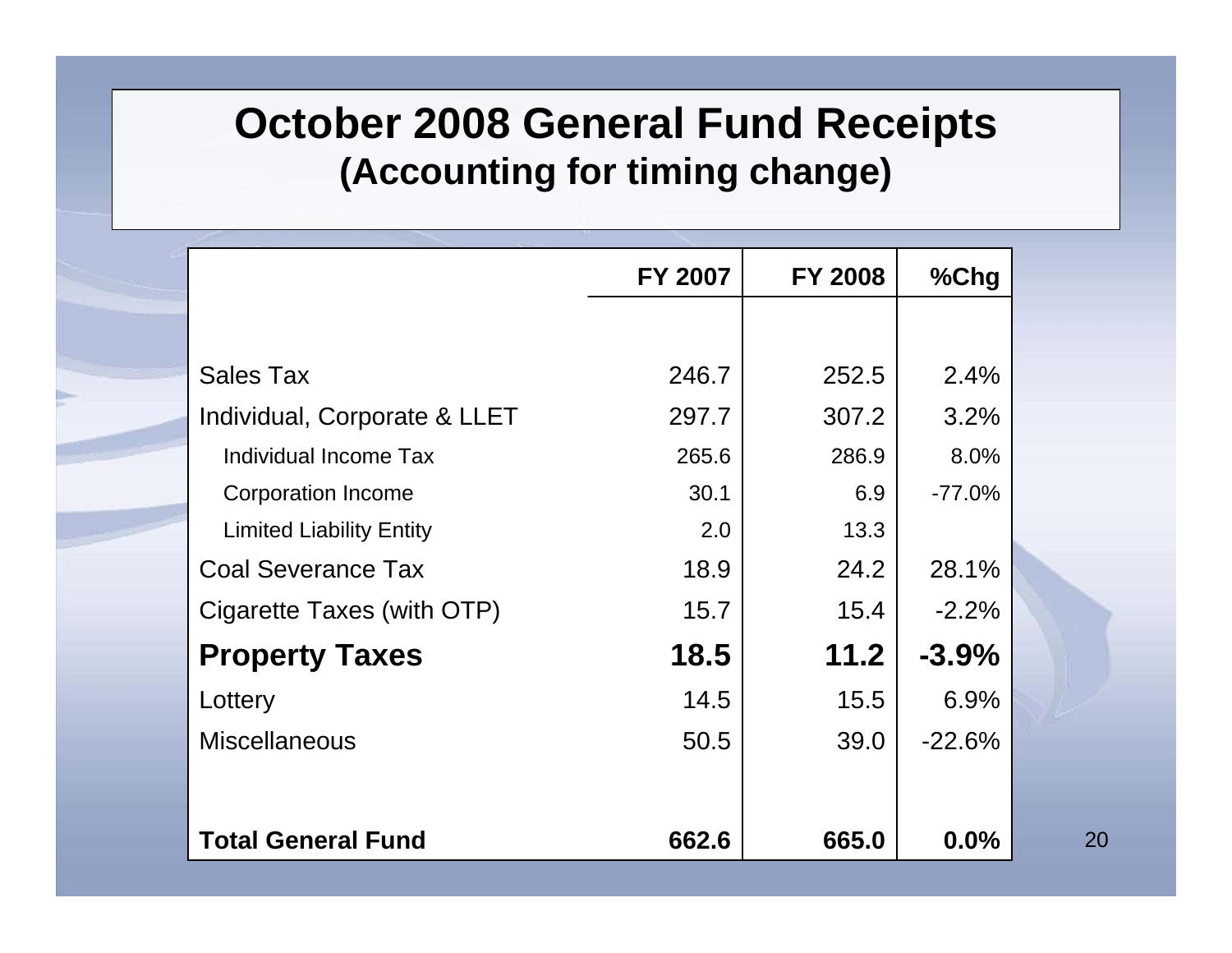#### **July-October 2008 General Fund Receipts**

#### **(in millions)**

|                                 | <b>FY 2007</b> | <b>FY 2008</b> | %Chg     |
|---------------------------------|----------------|----------------|----------|
|                                 |                |                |          |
| <b>Sales Tax</b>                | 974.9          | 1,003.9        | 3.0%     |
| Individual, Corporate & LLET    | 1,303.0        | 1,278.1        | $-1.9%$  |
| Individual Income Tax           | 1,088.3        | 1,163.6        | 6.9%     |
| <b>Corporation Income</b>       | 194.1          | 89.3           | $-54.0%$ |
| <b>Limited Liability Entity</b> | 20.6           | 25.2           | 22.4%    |
| <b>Coal Severance Tax</b>       | 72.3           | 96.9           | 34.0%    |
| Cigarette Taxes (with OTP)      | 61.8           | 59.0           | $-4.5%$  |
| <b>Property Taxes</b>           | 77.4           | 89.6           | 15.8%    |
| Lottery                         | 56.0           | 58.5           | 4.5%     |
| <b>Miscellaneous</b>            | 184.2          | 178.5          | $-3.1%$  |
|                                 |                |                |          |
| <b>Total General Fund</b>       | 2,729.7        | 2,764.5        | 1.3%     |

21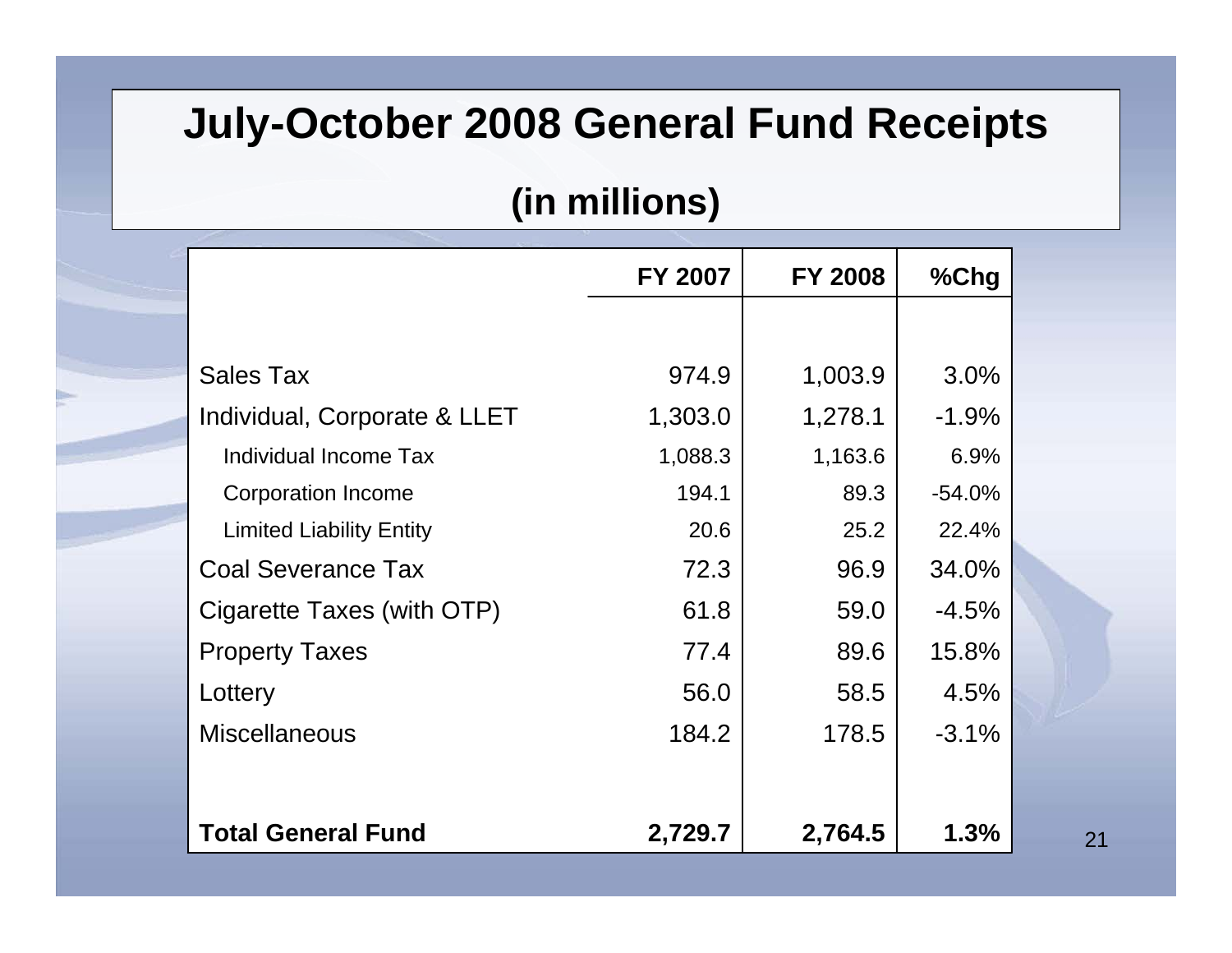### **Severance Taxes are Performing Well**

(Columns represent YTD growth in FY09 including October Receipts)

![](_page_21_Figure_2.jpeg)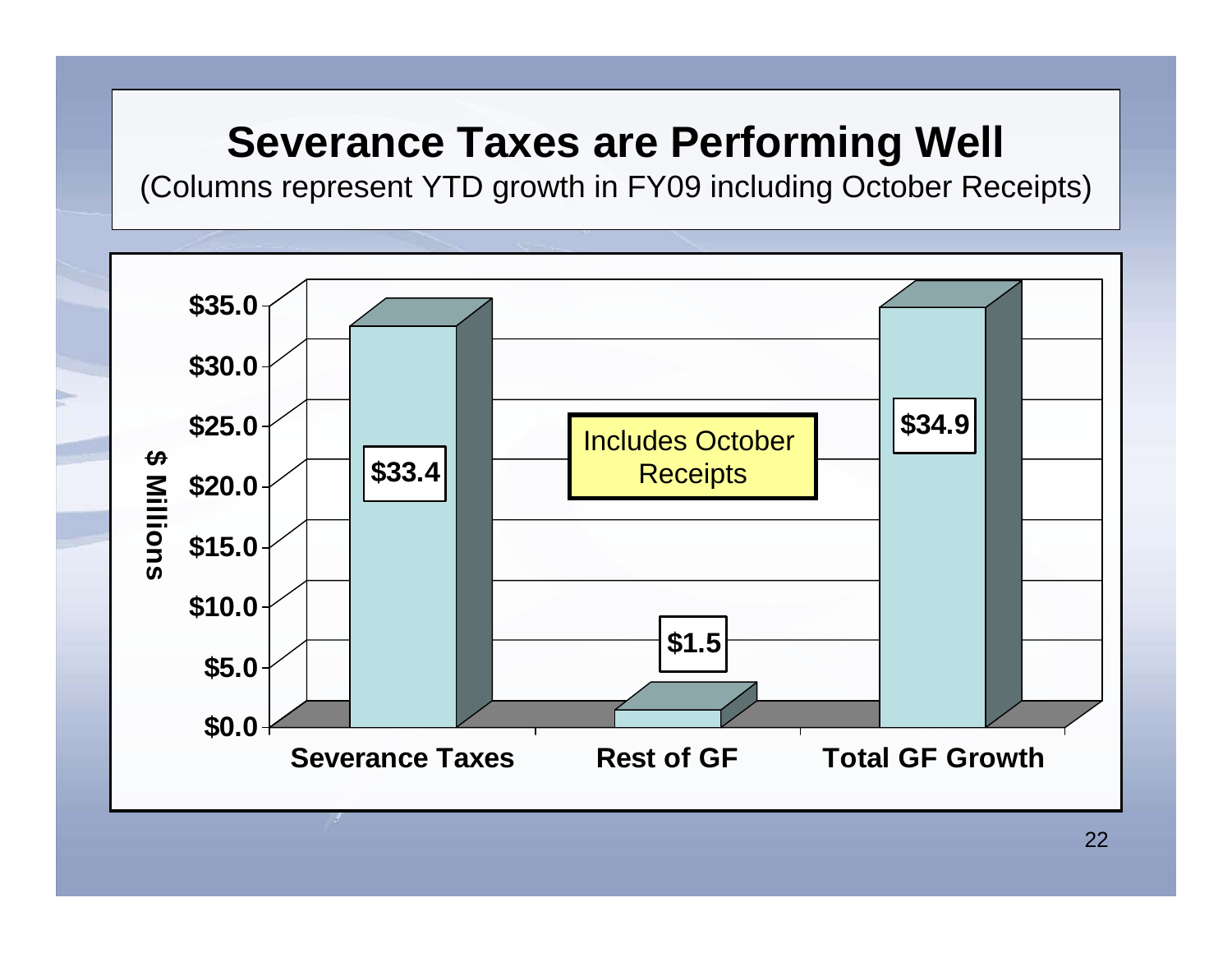### **October 2008 Road Fund Receipts**

#### **(in millions)**

|                                | FY 2007 | <b>FY 2008</b> | $%$ Chg  |
|--------------------------------|---------|----------------|----------|
|                                |         |                |          |
| <b>Motor Fuels Taxes</b>       | 48.0    | 51.7           | 7.7%     |
| <b>Motor Vehicle Usage</b>     | 37.3    | 30.6           | $-17.9%$ |
| <b>Motor Vehicle License</b>   | 6.6     | 4.4            | $-34.1%$ |
| <b>Motor Vehicle Operators</b> | 1.2     | 1.3            | 14.7%    |
| <b>Weight Distance</b>         | 2.2     | 2.0            | $-10.5%$ |
| Investment                     | 1.2     | 0.8            | $-37.4%$ |
| Other                          | 3.1     | 2.8            | $-10.4%$ |
|                                |         |                |          |
|                                |         |                |          |
| <b>Total Road Fund</b>         | 99.7    | 93.6           | $-6.1%$  |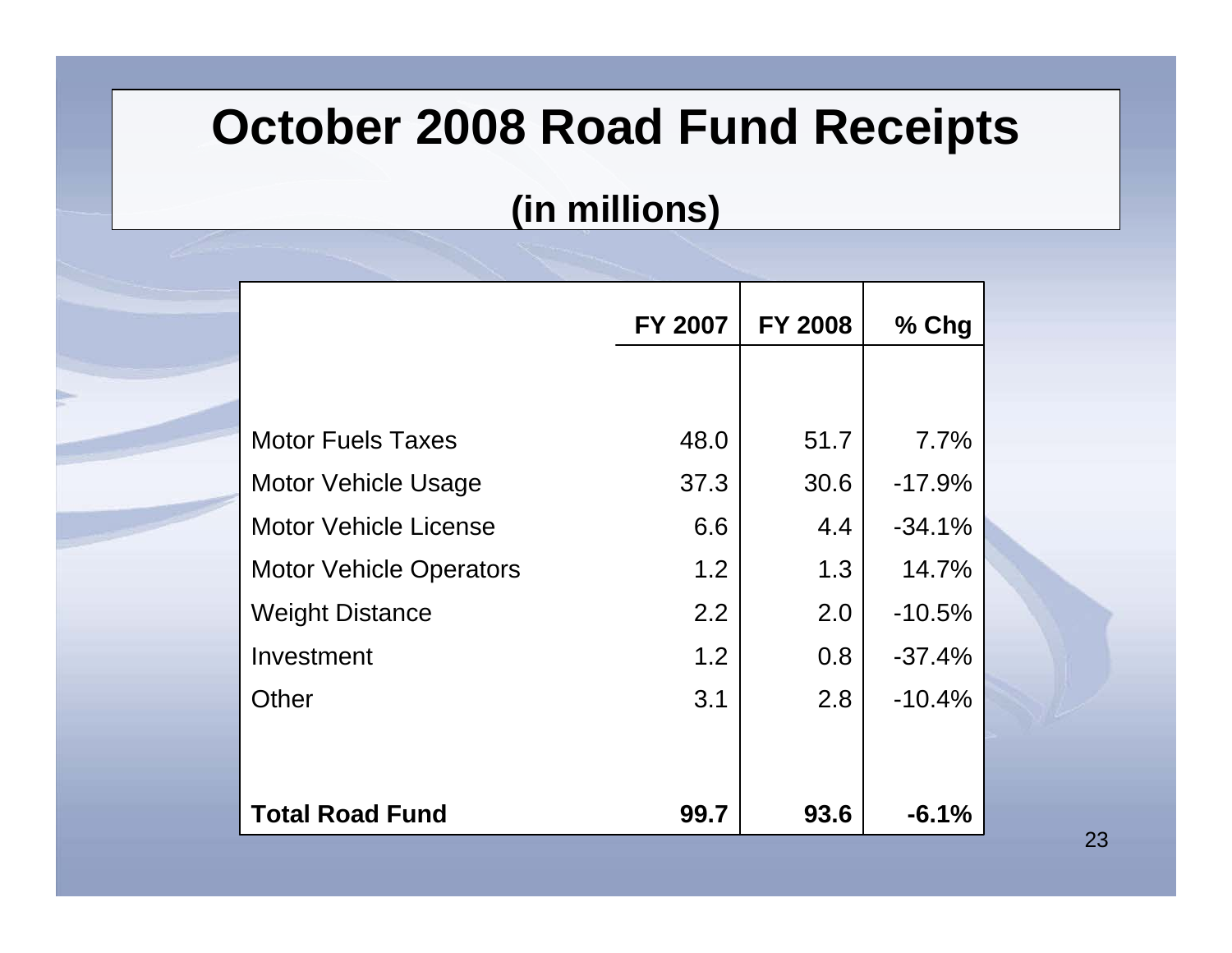### **July – October 2008 Road Fund Receipts**

#### **(in millions)**

|                                | FY 2007 | <b>FY 2008</b> | $%$ Chg  |
|--------------------------------|---------|----------------|----------|
|                                |         |                |          |
| <b>Motor Fuels Taxes</b>       | 208.2   | 209.7          | 0.7%     |
| <b>Motor Vehicle Usage</b>     | 147.5   | 130.6          | $-11.4%$ |
| <b>Motor Vehicle License</b>   | 25.2    | 22.0           | $-12.5%$ |
| <b>Motor Vehicle Operators</b> | 5.2     | 5.6            | 8.1%     |
| <b>Weight Distance</b>         | 24.3    | 22.7           | $-6.5%$  |
| Investment                     | 4.6     | 3.5            | $-24.6%$ |
| Other                          | 11.4    | 11.5           | 0.6%     |
|                                |         |                |          |
|                                |         |                |          |
| <b>Total Road Fund</b>         | 426.4   | 405.6          | $-4.9\%$ |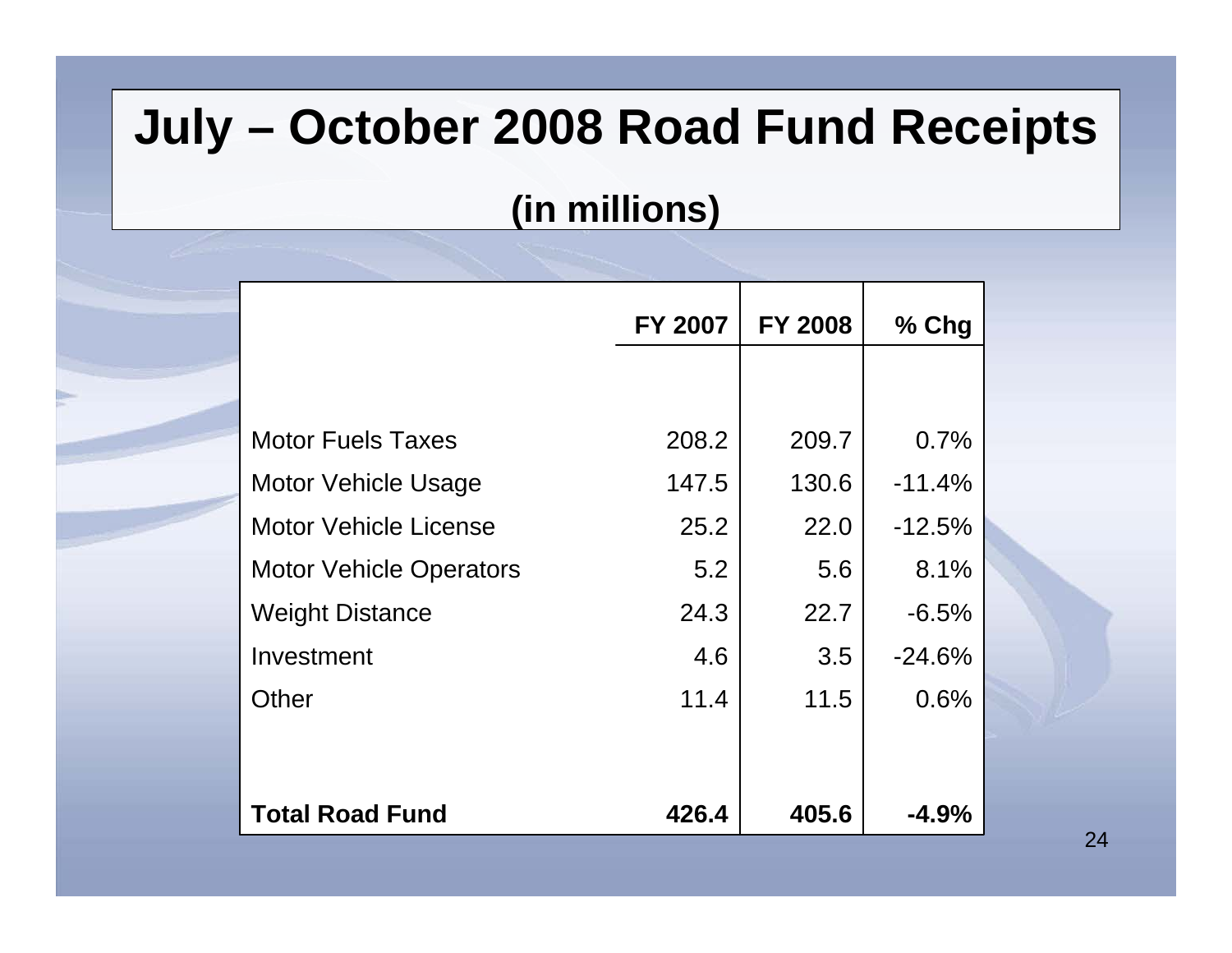# **Consensus Forecasting Group**

(Request for Revised Revenue Estimate)

- October 31, 2008 letter requested an official revision to the FY 2009 General and Road Fund revenue estimates
	- KRS 48.120 provides the ability to request a revision
	- Time frame initial meeting Friday November 14, second meeting Friday November 21
- Unique context for FY 2009 Shortfall over the last 30 years:

First year in which a budget that is already scheduled to spend less than the year before it – approximately 2% less than FY 2008 – will absorb a budget cut.